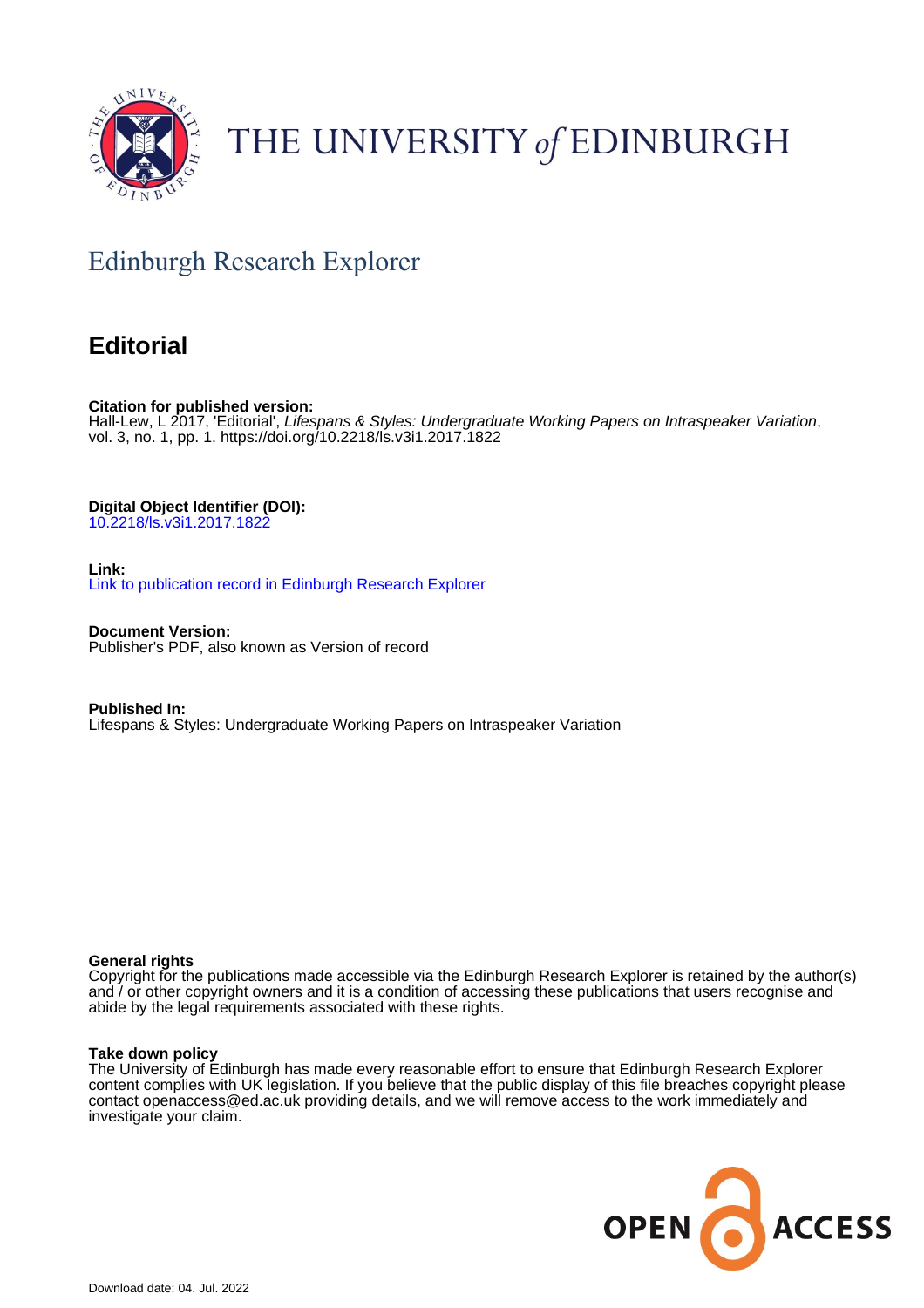

Volume 3 Issue 1

2017

## Editorial

Lauren Hall-Lew Lauren.Hall-Lew@ed.ac.uk

ISSN: 2057-1720 doi: 10.2218/ls.v3i1.2017.1822

This paper is available at:<http://journals.ed.ac.uk/lifespansstyles> Hosted by The University of Edinburgh Journal Hosting Service:<http://journals.ed.ac.uk/>